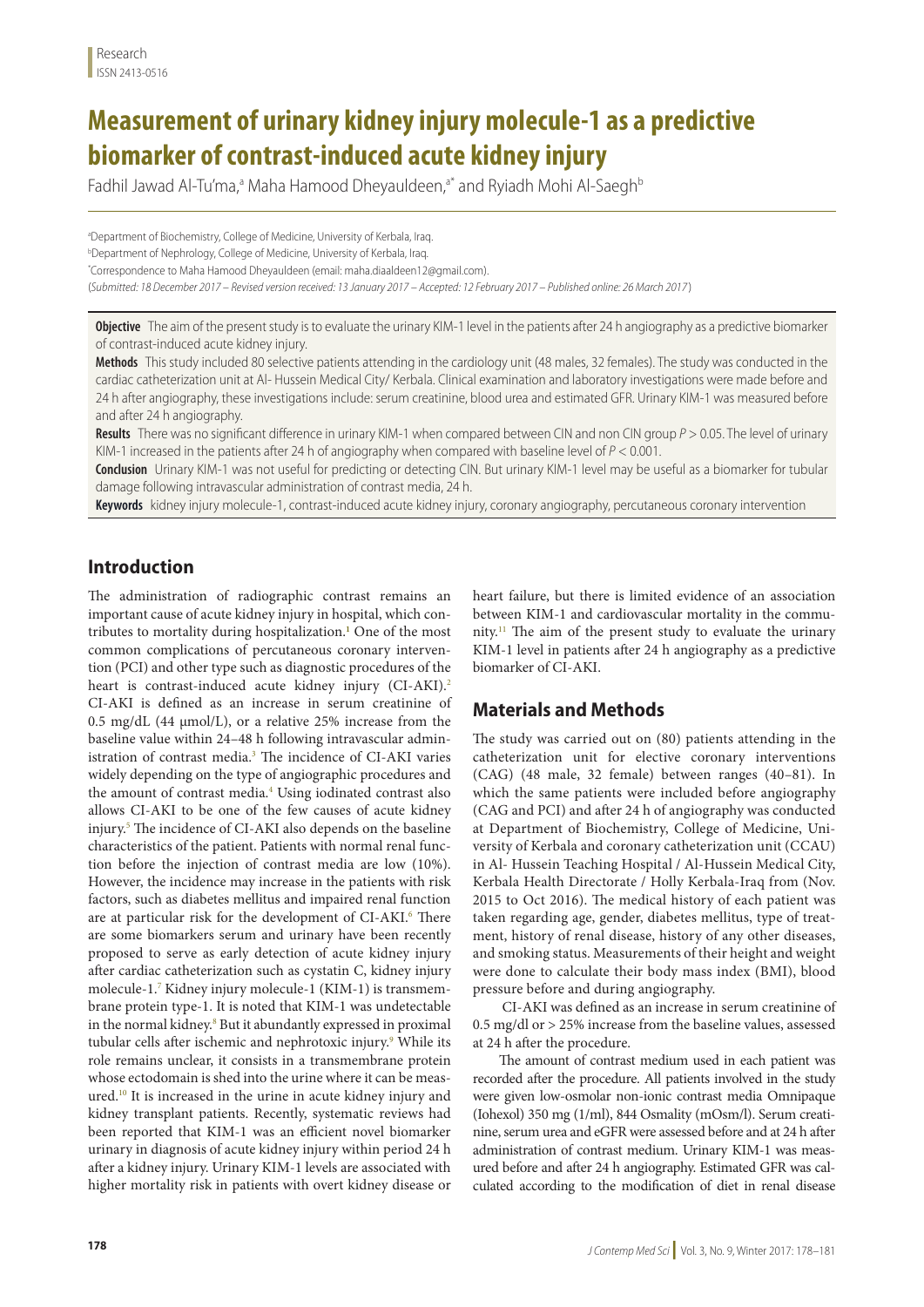(MDRD) equation: eGFR (ml/min/1.73 m<sup>2</sup>) = 186 × (SCr<sup>-1.154</sup>) × (age<sup>-0.203</sup>) × (0.742 if female) × (1.21 if black).<sup>12</sup> Urine sample was collected before and after 24 h operation and centrifuge 4000 (rpm), stored at −70 °C until assayed. The urinary KIM-1 measurements were performed using sandwich enzyme-linked immunosorbent (ELISA) assays (Human KIM-1 ELISA kit, Cosabio, China). The Ethical Committees approved this study protocol are: Committees of College of Medicine, University of Karbala and Department of Medicine and committee of cardiac angiographic unit in Al- Hussein Teaching Hospital / Al-Hussein Medical City, Karbala Health Directorate / Holly Kerbela-Iraq .

#### *Statistical Analysis*

Statistical analyses were performed by using the statistical package for social sciences (SPSS) software for windows, version 21, IBM, USA, data of 80 patients entered and analyzed. Descriptive statistics were presented as mean ± standard deviation for continuous variables. Categorical variables were expressed as frequency (No.), and percentages (%). Student's *t*-test was used to compare and assess the significance of differences between continuous variables. Paired *t*-test used to compare urinary KIM-1 levels between before and after operation. Chi square or Fisher exact test as appropriate test was used to assess the significance of the association between categorical variables. Receiver–operating characteristic (ROC) curves and the area under the curve (AUC) were constructed to describe the performance of serum creatinine and urinary KIM-1 at 24 h post-contrast media exposure. The sensitivity and specificity were calculated. The best cutoff values for biomarkers were chosen on the basis of maximum sensitivity and specificity. Probability (*P*) value was considered significant when it is less than 0.05%, and highly significant if it is less than 0.01%.

## **Results**

The study subjects included 80 patients, 48 of them were male (60%) and 32 were female (40%) With a mean age of 59.85  $\pm$  9.976 and age range of 41–80 years. All patients underwent elective CAG or PCI. According to the presented data and to the definition CI-AKI, CI-AKI occurred in 19 patients 23.8%. Fifty three patients have past history systemic hypertension whereas 27 were not hypertensive. Seventeen patients were Current smokers; and 63 patients were not. Patient's characteristics are shown in tables 1 and 2; there was significant in the type of angiography CAG/PCI in the incidence of CI-AKI. There were no significant effects for age, gender, smoking, diabetes mellitus, hypertension, statin medication and others, volume of contrast and ejection fraction in the incidence of CI-AKI.

Table 3 shows the changes in the concentrations of different biomarkers in both CIN and non CIN groups. There were significant increments in levels of SCr and eGFR after 24 h of angiography/angioplasty procedures *P <* 0.001, 0.01 respectively. There was no significant in urinary KIM-1 when compared between in both CIN and non CIN group *P >* 0.05. Table 4 shows significant rise in urinary KIM-1 level when compared between before and after 24 h angiography *P <* 0.001.

The result of receiver-operating characteristics (ROC) analysis ( $n = 80$ , CIN = 19) shown in the (Fig. 1) showed a higher area under the curve (AUC) for serum creatinine 0.805

(95% CI =  $0.688$ , 0.921).  $P = 0.000$ , 78.9% sensitivity and 60.7% specificity, cut off value >1.06 mg/dl. AUC of eGFR 0.739 (95% CI = 0.595, 0.882), sensitivity = 73.7 % and specificity =  $62.3\%$ , cut-off value <  $63 \text{ ml/kg}/1.73 \text{ m}^2$ . AUC of urea 0.670 (95% CI = 0.525, 0.816) sensitivity 63.2% and specificity 63.9 % and cut-off value > 39 mg/dl. AUC of urinary KIM-1 0.572 (95% CI = 0.429, 0.714) *P =* 0.348, cut- off value > 0.46 ng/ml, sensitivity 52.6%, specificity 50.8%

## **Discussion**

In the present study, the incidence of CIN occurred in 19 (2, diagnostic; 17 therapeutic) from 80 patients with 23.8% although all of patients have normal kidney function. The

Table 1. **Characteristics in (percentages and numbers) of the** 

| patients, groups: with and without CIN |               |                 |                 |          |  |
|----------------------------------------|---------------|-----------------|-----------------|----------|--|
|                                        |               | <b>CIN</b>      |                 |          |  |
| <b>Characteristics</b>                 |               | <b>Negative</b> | <b>Positive</b> | P-value  |  |
| Gender<br>(male/female)                | Number        | 35/26           | 13/6            | 0.391    |  |
|                                        | $\%$          | 72.9/81.2       | 27.1/18.8       |          |  |
| Non-smoker/current<br>smoker           | No.           | 50/11           | 13/6            | 0.208    |  |
|                                        | $\frac{0}{0}$ | 79.4/64.7       | 20.6/35.3       |          |  |
| Non-statins/statins                    | No.           | 14/47           | 6/13            | 0.448    |  |
|                                        | $\frac{0}{0}$ | 70/78.3         | 30/21.7         |          |  |
| Non-β-blocker/-<br><b>B-blocker</b>    | No.           | 23/38           | 11/8            | 0.120    |  |
|                                        | $\frac{0}{0}$ | 67.6/82.6       | 32.4/17.4       |          |  |
| Non-ACE/ACE<br>inhibitors              | <b>No</b>     | 49/12           | 14/5            | 0.536    |  |
|                                        | $\frac{0}{0}$ | 77.8/70.6       | 22.2/29.4       |          |  |
| Angiography                            | No.           | 25/36           | 2/17            | $0.014*$ |  |
| (diagnostic/therapeutic)               | $\%$          | 92.6/67.9       | 7.4/32.1        |          |  |

No, number; CIN: contrast-induced nephropathy; \* significant *P* value at 0.05.

#### Table 2. **Characteristics of the patients groups: with and without CIN**

| <b>Characteristics</b>     | $CIN + (n = 19)$   | $CIN - (n = 61)$  | P-value |
|----------------------------|--------------------|-------------------|---------|
|                            | $Mean + SD$        | $Mean + SD$       |         |
| Age (years)                | $62.58 + 10.62$    | $59.0 + 9.69$     | 0.174   |
| $BMI$ (kg/m <sup>2</sup> ) | $27.10 + 3.59$     | $78.41 + 5.23$    | 0.421   |
| SBP (mmHg)                 | $136.23 + 22.65$   | $132.79 + 16.84$  | 0.466   |
| DBP (mmHg)                 | $81.05 + 11.49$    | $80.66 + 11.56$   | 0.896   |
| FBS (mg/dl)                | $197.54 + 68.46$   | $164.23 + 76.42$  | 0.094   |
| $TC$ (mg/dl)               | $175.64 + 35.09$   | $170.92 + 43.44$  | 0.668   |
| $TG \, (mq/dl)$            | $165.58 \pm 56.69$ | $170.61 + 81.80$  | 0.804   |
| VLDL-C (mg/dl)             | $37.56 + 16.79$    | $35.43 \pm 17.09$ | 0.635   |
| LDL-C (mg/dl)              | $102.72 + 41.95$   | $101.02 + 38.60$  | 0.870   |
| $HDL-C$ (mg/dl)            | $33.96 + 6.56$     | $3594 + 846$      | 0.354   |
| Volume of contrast         | $265.78 + 111.86$  | $220.08 + 125.73$ | 0.160   |
| FF                         | $53.47 + 8.07$     | $57.52 + 10.35$   | 0.122   |

CIN +, CIN positive; CIN −, CIN negative index; SBP, systolic blood pressure; DBP, diastolic blood pressure; FBS, fasting blood sugar; EF, Ejection Fraction.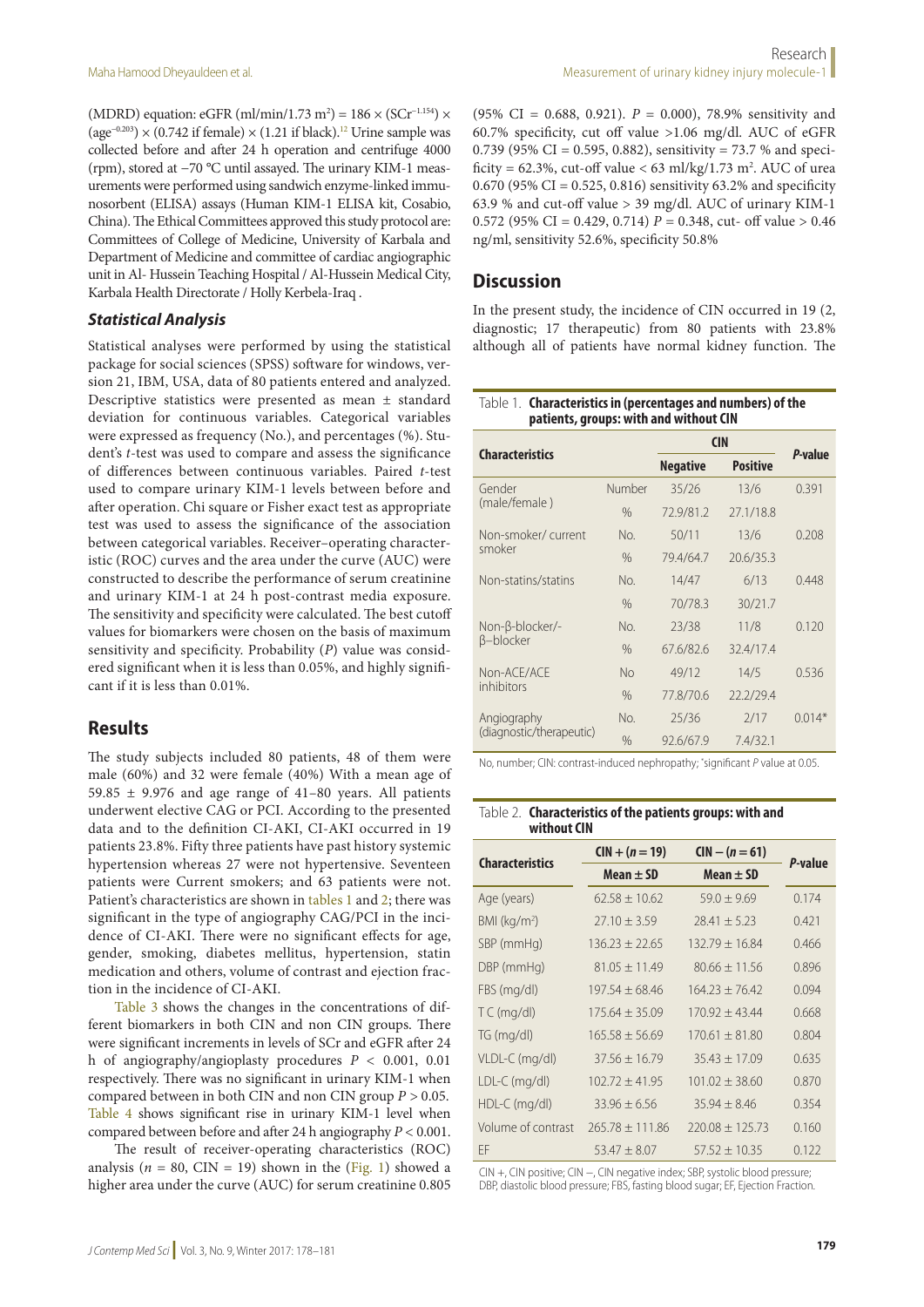| Table 3. Changes of serum and urinary biomarkers between |
|----------------------------------------------------------|
| <b>CIN and non CIN groups</b>                            |

| <b>Markers</b>        | $CIN + N = (19)$<br>Mean $\pm$ SD | $CIN - N = (61)$<br>Mean $\pm$ SD | P-value    |  |
|-----------------------|-----------------------------------|-----------------------------------|------------|--|
| S. Urea (mg/dl)       |                                   |                                   |            |  |
| At $0h$               | $36.54 \pm 12.91$                 | $31.64 + 7.03$                    | $0.036*$   |  |
| After 24 h            | $50.20 + 25.06$                   | $39.20 \pm 13.23$                 | $0.015*$   |  |
| S. Creatinine (mg/dl) |                                   |                                   |            |  |
| At $0h$               | $0.77 \pm 0.22$                   | $0.88 \pm 0.18$                   | $0.037*$   |  |
| After 24 h            | $1.30 \pm 0.29$                   | $0.98 + 0.19$                     | $0.000***$ |  |
| eGFR                  |                                   |                                   |            |  |
| At $0h$               | $102.47 \pm 43.04$                | $82.52 + 19.94$                   | $0.006**$  |  |
| After 24 h            | $56.57 \pm 18.42$                 | $72.11 \pm 15.89$                 | $0.001***$ |  |
| U. KIM-1 (ng/ml)      |                                   |                                   |            |  |
| At $0h$               | $0.36 \pm 0.42$                   | $0.36 \pm 0.31$                   | 0.962      |  |
| After 24 h            | $0.81 \pm 0.71$                   | $0.72 \pm 0.79$                   | 0.645      |  |

S, serum; eGFR, glomerular filtration rate; U, urinary; KIM-1, kidney injury molecule-1.

Table 4. **Change in serum and urinary levels of biomarkers between pre-post angiography**

| <b>Biomarkers</b>       | Pre              | Post 1-day      | P-value     |
|-------------------------|------------------|-----------------|-------------|
| S.Urea (mg/dl)          | $32.80 \pm 8.94$ | $41.81 + 17.32$ | $0.000***$  |
| S.Creatinine<br>(mq/dl) | $0.85 \pm 0.19$  | $1.06 \pm 0.25$ | $0.000***$  |
| eGFR                    | $87.26 + 28.23$  | $68.42 + 17.70$ | $0.000$ *** |
| U. KIM-1 (ng/ml)        | $0.36 + 0.34$    | $0.74 + 0.77$   | $0.000$ *** |

S, serum; U, urinary; KIM-1, kidney injury molecule-1; eGFR, glomerular filtration rate.



Fig. 1 **ROC of serum and urinary biomarkers after 24 h angiography. AUC for serum creatinine 0.805 (95% CI = 0.688, 0.921), 78.9% sensitivity and 60.7% specificity, cut off value >1.06 mg/dl. AUC of urinary KIM-1 0.572, cut- off value > 0.46 ng/ml, sensitivity 52.6%, specificity 50.8%.**

results in the present study showed even patients with normal kidney function have the development of CI-AKI after exposure to contrast media; this finding is agreed with Assareh et al.13 Recent study carried by Sato et al., showed that CIN was an independent predictor of subsequent renal events in the patients who underwent cardiac catheterization.<sup>14</sup> The risk of CI-AKI due to coronary angiography increases dramatically with low kidney function.<sup>15</sup>

 The present study shows that urinary KIM-1 level was elevated at the 24 h of cardiac catheterization. There was a statistically significant rise in the urinary level KIM-1 *P <* 0.001 in patients when compared level concentration between preand post-operation. This result may be referred to proximal tubular injury by contrast medium, although the classical marker KIM-1 was not significant when compared between positive and negative CIN *P >* 0.05. Therefore, urinary KIM-1 was not useful for predicting or detecting CIN.

These results are due to tubular kidney damage, where very high concentrations appeared in some patients of different conditions may cause tubular damage including diabetes, infections, surgery, heart failure and treatments with nephrotoxic agents of contrast media.16 Measurement of urinary biomarkers has the potential to determine the risk of renal damage that may raise the level of urinary at 24 h after exposure contrast media. This could provide a basis for using urinary KIM-1 level in clinical practice. There are some studies used urinary KIM-1 level for early diagnosis CIN as Akdeniz et al. found that at 6th and 48th hour of contrast exposure found that KIM-1 levels increased in the patients with CIN (*P <* 0.01; median levels, 0.27 and 0.70 mg/dl).17 Another report by Malyszko et al. found no data in the literature on such time course changes of KIM-1in contrast nephropathy as in our study.18 Another work carried by Kooiman et al. urinary KIM-1 excretion was unaffected by CE-CT both in patients with and without CI-AKI, suggesting that CI-AKI was not accompanied by tubular injury.<sup>19</sup>

Urinary KIM-1 is a more recently described type 1 cell membrane glycoprotein that is expressed in humans when the injured renal proximal tubule of the kidney, KIM-1 not detectable in the normal kidney but expresses in proximal tubular cells after ischemic and nephrotoxic injury.<sup>20</sup> This may increase levels urinary after 24 h without any change before exposure of contrast media. Perhaps some of our patients had conducted two operations during a shorter time and take two doses of contrast media. Effects of contrast media on the kidney are known to induce damage of endothelial cells by direct cytotoxicity or the viscosity of the contrast media and perhaps lead to the development of renal hypoxia.21 This will expose their kidneys to a double risk that may explain the transient proximal tubular damage by contrast medium. The increase of the ectodomain sheds from cells into the urine shortly after proximal tubular kidney injury allows KIM-1 to serve as an early sensitive urinary biomarker in kidney injury detection.<sup>22</sup> Therefore urinary excretion of KIM-1 may be clinically recognized as a useful biomarker of renal injury after angiography.

ROC analysis shows a higher AUC for SCr 0.805 (95% CI = 0.688, 0.921) sensitivity = 78.9% and 60.7% = specificity, than urinary KIM 0.572 (95% CI = 0.429, 0.714)  $P = 0.348$ , cut-off value  $> 0.46$  ng/ml, sensitivity 52.6%, specificity 50.8%. These findings refer to serum creatinine better than urinary KIM-1 in early detection of CI-AKI.